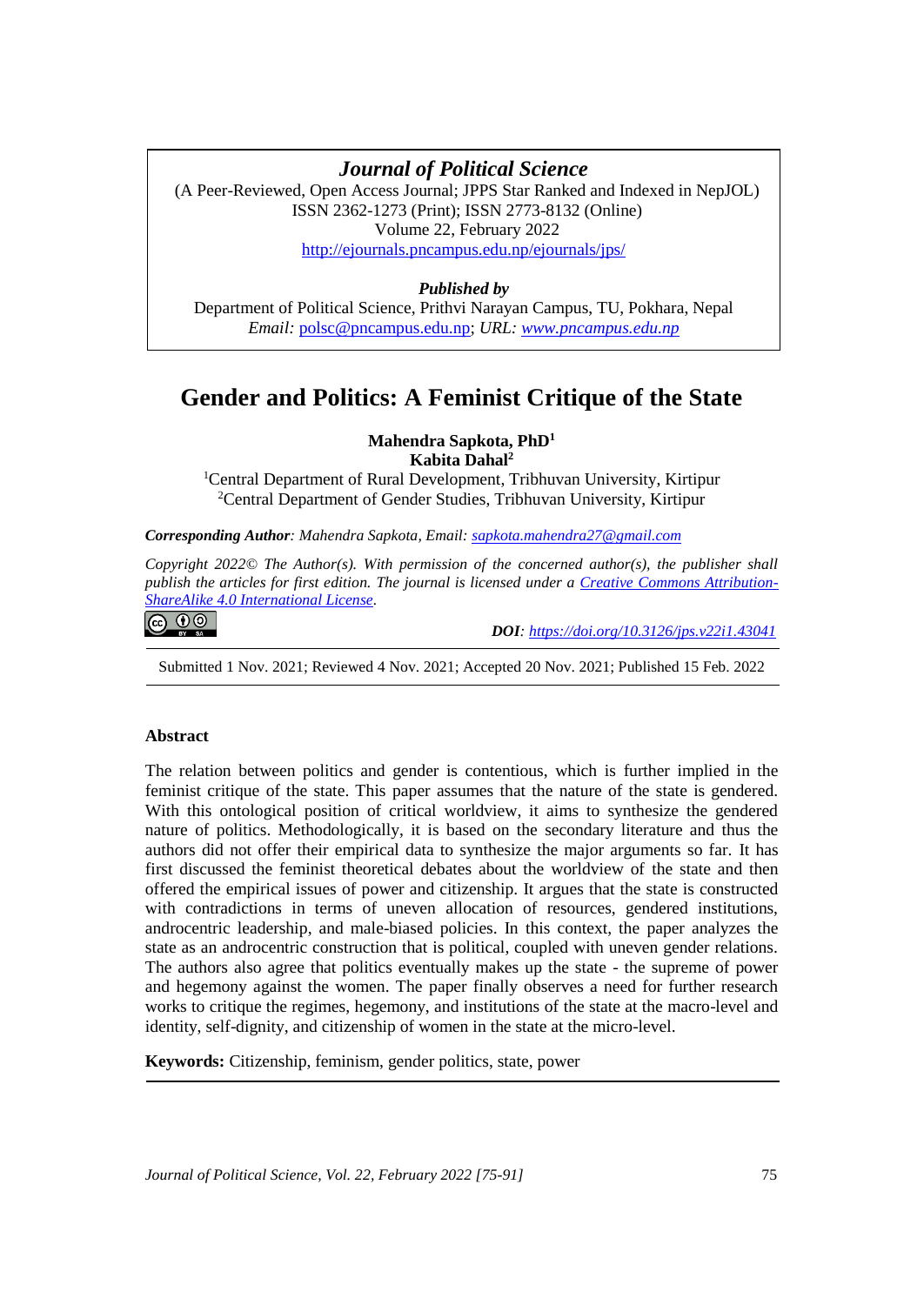# **Introduction**

The nature of political science is a contested issue, both as a discourse and in empirical studies. Celis et al. (2013) have therefore made a solid conclusion that politics is a realworld phenomenon and political science has become an academic discipline. A commonality in both is that their nature is gendered. This connotation does not take gender just about biological determinism of sex, which now goes beyond the dichotomous categories of male or female, masculine or feminine, heterosexual or homosexual, and transgendered or non-gendered. Rather, gender in the modern world is a complex whole involving multiple identities of social structure, including culture (race, aesthetics, caste/ethnicity, and religion), politics (nation, states and representation), economy (production, technology, market and class) and the ideological too. Indeed, there is a rare denial that gender seems to be cosmopolitan. Both, gender and politics are interwoven, which calls either gender in politics or politics in gender **(**Krook & Childs, 2010). But, there are constant debates among scholars about how gender matters in political science and vice versa. It is thus a question of how existing political science would contribute to gender analysis and the feminist perspective of its conventional concepts, theories, subject, and its method.

Though gender and politics have been increasingly institutionalizing as an academic discipline (Celis et al., 2013), it is an interdisciplinary field, drawing core ideas and practices from both the disciplines of political science and gender studies. The contemporary contestations in gender and politics include a variety of scientific issues including feminist political thought, public policy, women leadership and citizenship, nature of the state and political institutions, intersectionality, queer movements and identity politics. In this context, feminism as further scoped as a specific field of study in political science and gender studies which aims to understand the relationship between politics and sexuality and between politics and gender relations (Teelen & Thelen, 2017). In political science, the feminist study engages how political participation and people's experiences interact with their identity of sex and gender, and how ideas of gender shape political institutions and decision-making (Naples, 2016). Women's political participation in the context of patriarchal political systems is a particular focus of study including its specific manifestations of race, caste/ ethnicity, class and gender (Dolan, et al., 2021). Following this, various scholars have argued that the nature of the state, its institutions or apparatuses and the power structure within them is gendered (Lovenduski, 2005; Waylen, 2012). In consequence, the state for women is constructed with a full of contradictions in terms of uneven allocation of resources, androcentric leadership and male-biased policies. In this context, the paper analyzes the state as an androcentric construction that is politically coupled with uneven gender relations.

# **Methodology**

In general, the study of the state in political science is macro-perspective though it is a micro-perspective in gender studies. Moreover, the feminist political theoretical position is itself critical and transformative. Some recent readings engaging this dilemma include Ackerly and True (2019); Nielsen (2019); and Lowndes et al. (2017). However, this study does not engage with such methodological debates regarding the feminist method of state studies. Methodologically, this paper is rooted in a critical ontological position that critically observes the nature of the state in different feminist approaches, including theories, power and citizenship. Thus, the main purpose of the paper is to synthesize the arguments and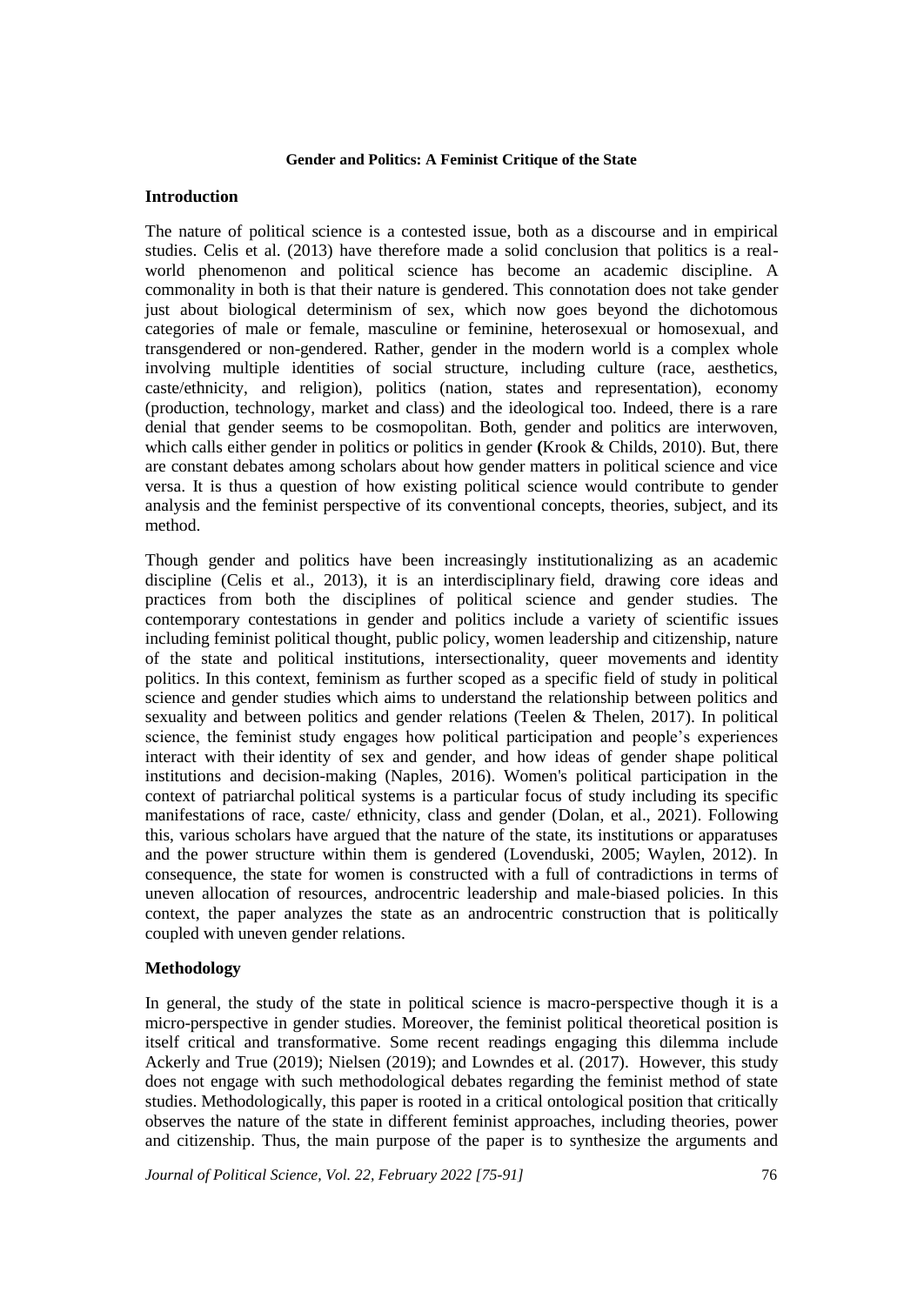counter-arguments about the state through the eye lens of feminism. Therefore, the authors didn't engage with their primary data anticipated from the empirical field; rather, they took secondary literature and scientific publications to advance the argumentation and synthesis.

# **Feminism: A Theoretical Dialogue**

By the 1970s, feminist discourses got popular with distinct movements and policy approaches. Scholars have categorized these movements into liberal, radical, and socialist/Marxist (Nicholson, 2013). However, there are other variants within these three approaches and new categories have been also emerging, including post-feminist and postmodernist perspectives (Ferguson, 2017).

Liberalism is, historically, associated with the individual freedom of the citizens vis-à-vis the hegemony of the state. It advocates for protecting the individual's freedom, rights and choices from powerful state dominance. Liberal feminism focuses on the entitlement and equality of women; it is not opposed to the legitimate existence and functioning of the state. Though the state was established with a patriarchal society because of historical reasons, it would eventually function to attain gender equality and secure rights and freedom for women. The characteristic features of liberal feminism include right-based claims for women's equality, political and legal reforms, and policy changes. Ideologically, it analyzes the state from the capitalistic school of thought, which is dominated as a mainstream discourse (Zhang & Rios, 2021). As characteristic, liberal feminism is also called 'mainstream feminism,' 'reformist feminism,' 'equity feminism' and 'egalitarian feminism' though there is not a specific theorization of these concepts. Critically, it is referred to as "bourgeois feminism" (or bourgeois-liberal feminism) because of its elite-centric advocacy. Critics against liberal feminism maintain that it is too much individualistic, which eventually ignores the social and cultural basis of differences and inequalities (Hooks, 2000) or multiple sources of oppression in a postcolonial context (Mills, 1998).

Radical feminism, known as the 'women-centred approach, aims to abolish the patriarchal structure of society by eliminating male supremacy over the socio-economic and political contexts. Its focus is on unequal power positions in gender relations and the sexual objectification of women in society. Radical feminists assert that global society functions as patriarchy in which the class of men is the oppressors of the class of women (Echols, 1989, p. 139) to maintain the fundamental form of oppression of women since history (Atkinson, 2000, p. 86). The foundation of male power is in the patriarchal system, where differences are celebrated, thus it becomes political. It is the argument how 'the personal is political' was emerged and got popularized (Hanisch, 1969). This eventually became a characteristic feature of the feminist movement during its second wave in the 1970s.

Radicalism maintains that the ethnicity, race, class, culture, marital status, sexuality and (dis)ability and personal experiences of the female are not biological or social; they are political (Geoghegan & Wilford, 2014; Millet, 1970). They view women as the "other" to the male norm and have been systematically oppressed and marginalized (de Beauvoir, 2011). However, the essentialist approach to the oppression of women in radical feminism has been contested. Indeed, "the liberation of women and ending of the patriarchy does not guarantee the liberation of all and the women in particular. Interesting is that, as argued by Ellen Willis (1984), radical feminists were accused of being "bourgeois", "anti-left," or even "apolitical" within the New Left movement, whereas they saw themselves as "radicalizing the left by expanding the definition of radical."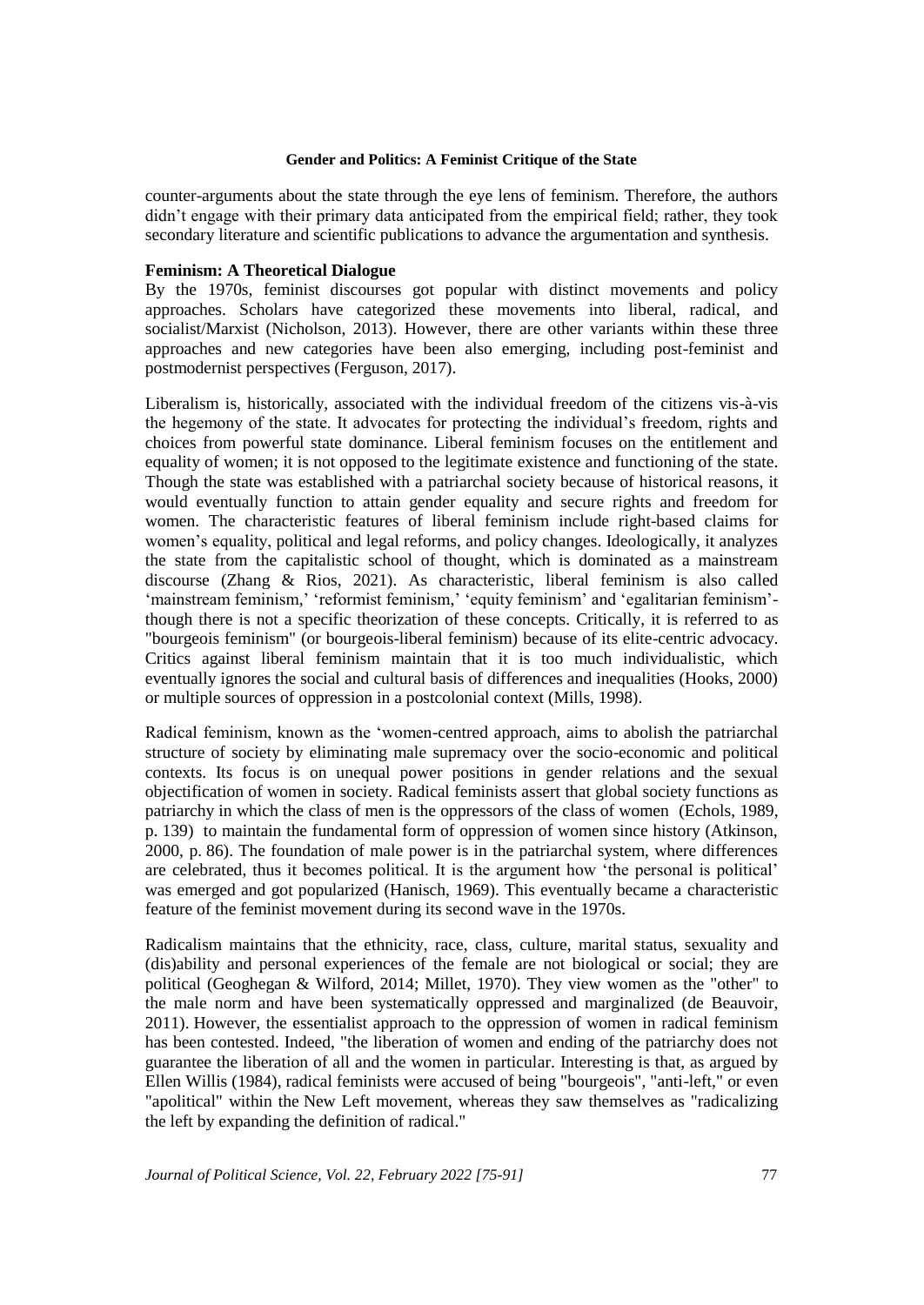Socialist/ Marxist feminism emerged as a blending approach of progressivism and revolutionism in the dialectical historical context (Armstrong, 2020). It laid an anti-colonial, anti-imperial and anti-capitalist worldview in the global context while the class structure of society in a particular context (Luxton, 2014). Class dichotomies precede oppression of women, which results in all kinds of inequalities, including the inequality between males and females. The inequality is perpetuated in terms of the sexual division of labour. The contradictory interrelationship between patriarchy and capitalism is much important for the socialist feminists, while the Marxists further argue that patriarchy and class structure are fundamentally exploitative to disempower and marginalize women. As argued by Skoble and Tibor (1999), the goal of socialist feminism is to abolish the social relations that constitute humans not only as workers and capitalists but also as women and men.

The Socialist and Marxist approach of feminism views the state as it would be androcentric and oppressive. However, it is equally important to note that after the 1980s socialist and Marxist feminism were not taken as synonymous as was earlier. Socialist feminism emerged as a type of New Left movement that focuses upon the interconnectivity of patriarchy and capitalism (Kennedy, 2008). It argues that the emancipation of women can only be achieved by the elimination of sources of oppression against women, including social, cultural, political and economic. Though socialist feminism draws its main tenets from Marxism and materialistic interpretation of history, it is less concerned with the class struggle where women could act as a revolutionary force.

On the other hand, Marxist feminists advance the idea of socialist feminism and materialist feminism by incorporating and extending the Marxist idea of history, class struggle, ideology, emancipation. Marxist feminism analyzes how women are exploited in the capitalistic mode of production and along with the instrumentation of private property (Desai, 2014, p. 119) and the commodification of women (Engels, 1884). Thus, the dismantling of the capitalist systems in which much of women's labour is uncompensated is a precondition for the liberation of women (Ferguson et al., 2010). Despite this, both socialist feminism and Marxist feminism are less theorized in the changing context of basesuperstructure relations, global division of labour and the changing nature of class and production relations.

Since the 1980s, postmodern and post-structural impacts on feminism surfaced to feminism. It eventually formalized the notions of post-modernist feminism, ecofeminism, anti-racist feminism, power feminism, victim feminism, cultural feminism, black feminism, etc. This variation has injected plurality into the discipline of feminism. However, there are contestations in their theorization. Some feminists then cautioned against this kind of categorization, as it creates borders and limits the pursuit of knowledge (Young, 1984). Therefore, today feminists are speaking in terms of 'mapping feminism' which challenges any kinds of typologies. Nevertheless, all the feminist movements (and their perspectives) are placing the debates, contradictions and arguments on their own. Following this, the concept of differences becomes the most important concept in contemporary feminist political theory (Brah & Phoenix, 2004). It would allow the emergence of new contexts, implications and critiques of feminism. It means there is a plurality in the feminist perspectives of political science in recent years. Nash (2003) seems to be very logical that in the feminist political theory, the emphasis has shifted from difference to differences with the rise of the twenty-first century. This is taking momentum in recent decades as well.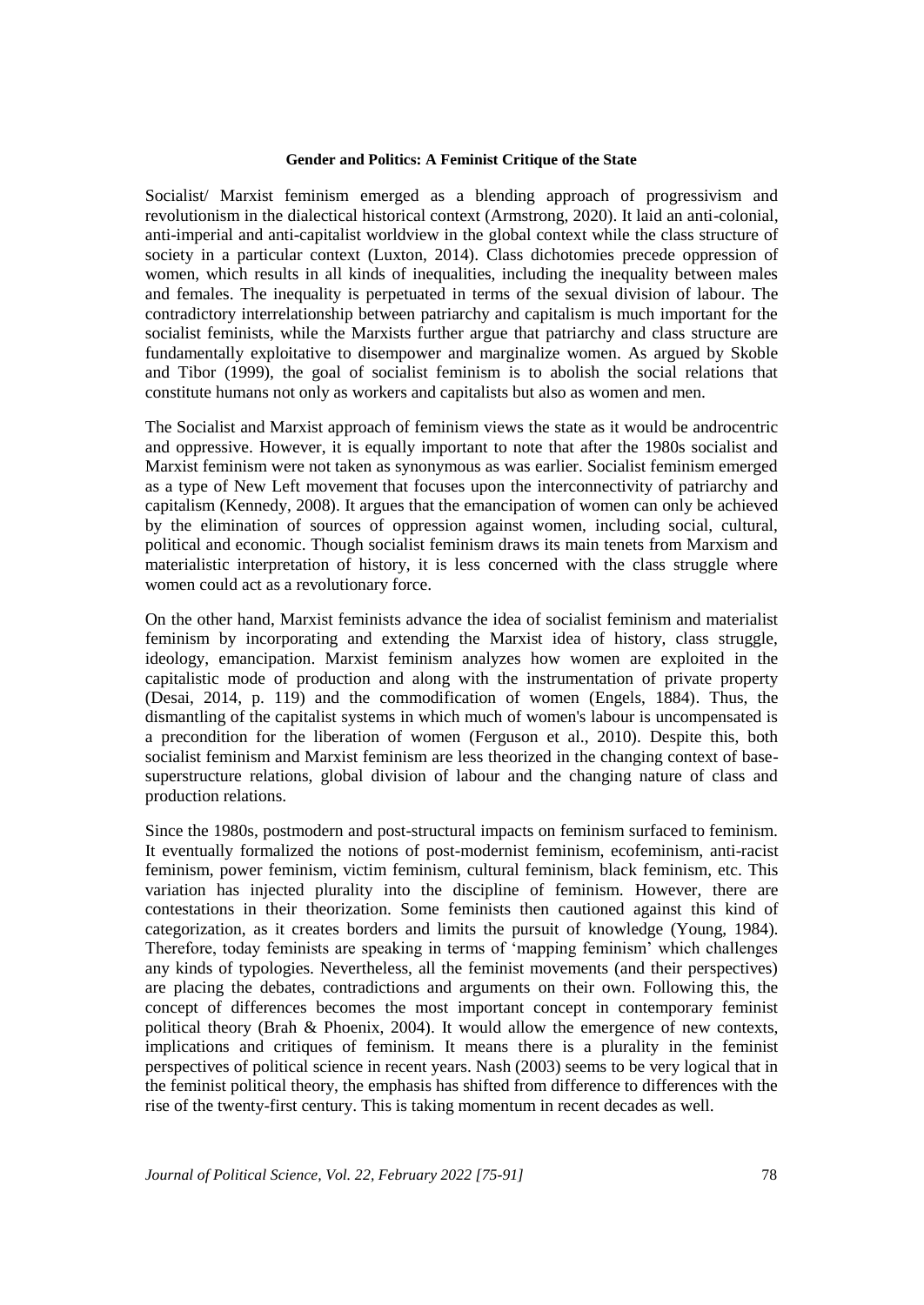# **Feminist Critique on the Mainstream Political Theory**

The feminist thinkers have a varied conceptualization of politics and political concepts which seems to be woman-centric. Despite this, a gender perspective is comparatively flexible as compared to the feminist critiques of politics. The invisibility and passive presence of women in political theory caught their eye and it became their main thesis. Feminism looks at the traditional concepts and theories of political philosophy with doubt and distrust. It is claimed that the political theories are fundamentally male-biased, normative, and androcentric. The concept (and practice) of the state, nation, democracy, king, citizens, leadership, power, legitimacy, authority, governance, policy, judiciary and legislature are constructed by the hegemony of males to suppress the women in an institutionalized and structured way. Thus, there is an unanswered question about how to construct an unconventional theoretical base towards understanding women's issues in politics. The feminist political theory incorporates a broad scope of approaches in a multidisciplinary. The feminist contentions in political theory include the following, but are not confined to them (Vinod & Deshpande, 2013, p. 394):

- a) Feminist critique of rationality
- b) Public/ private dichotomy
- c) Feminist understanding of the state
- d) Feminism and the concept of power
- e) The feminist notion of citizenship

The blending of feminism into political science and vice versa is a daunting task. The field is comparatively new, inherently innovative, and still expanding, such as it is including the new dimensions, such as the feminist critique of governance and feminist critique of the market.

# **Understanding of the State: Feminist Worldviews**

The state has been a central idea of political science, which is explained in different characteristics, theories of origin and operational modalities. Its authoritative nature, ruling apparatuses, hegemonic structure and power contradictions are largely contested in political theories. Perceptions of the state in the feminist discourse have undergone increasing attention since the 1970s along which different waves of feminist movements. The ideological critiques (as a discourse) and changing gender relations and feminist issues have also exerted a greater influence on it. Thus, the universal theorization of the state from a feminist perspective is not yet offered that would analyze the global milieu of politics and feminism. As MacKinnon (1983) beautifully narrates it:

Feminism has no theory of the state. It has a theory of power: sexuality is gendered as gender is sexualized…. feminism distinctively as such comprehends that what counts as truth is produced in the interest of those with power to shape reality and that this process is as pervasive as it is necessary as it is changeable. (pp. 635-658)

The fundamental critique of the state adhered by the feminist is that the philosophy of state is power-centric, and the power is often defined, used and operationalized by the male or his representative structures. Accordingly, norms, structures, values, knowledge and realities, etc. are the construction of power. There is a manipulation of male-dominated leadership to hold on to power and take advantage of them. Feminism is critical and resistant to this form of power that legitimizes the hegemony against women. Hence, feminist political theory is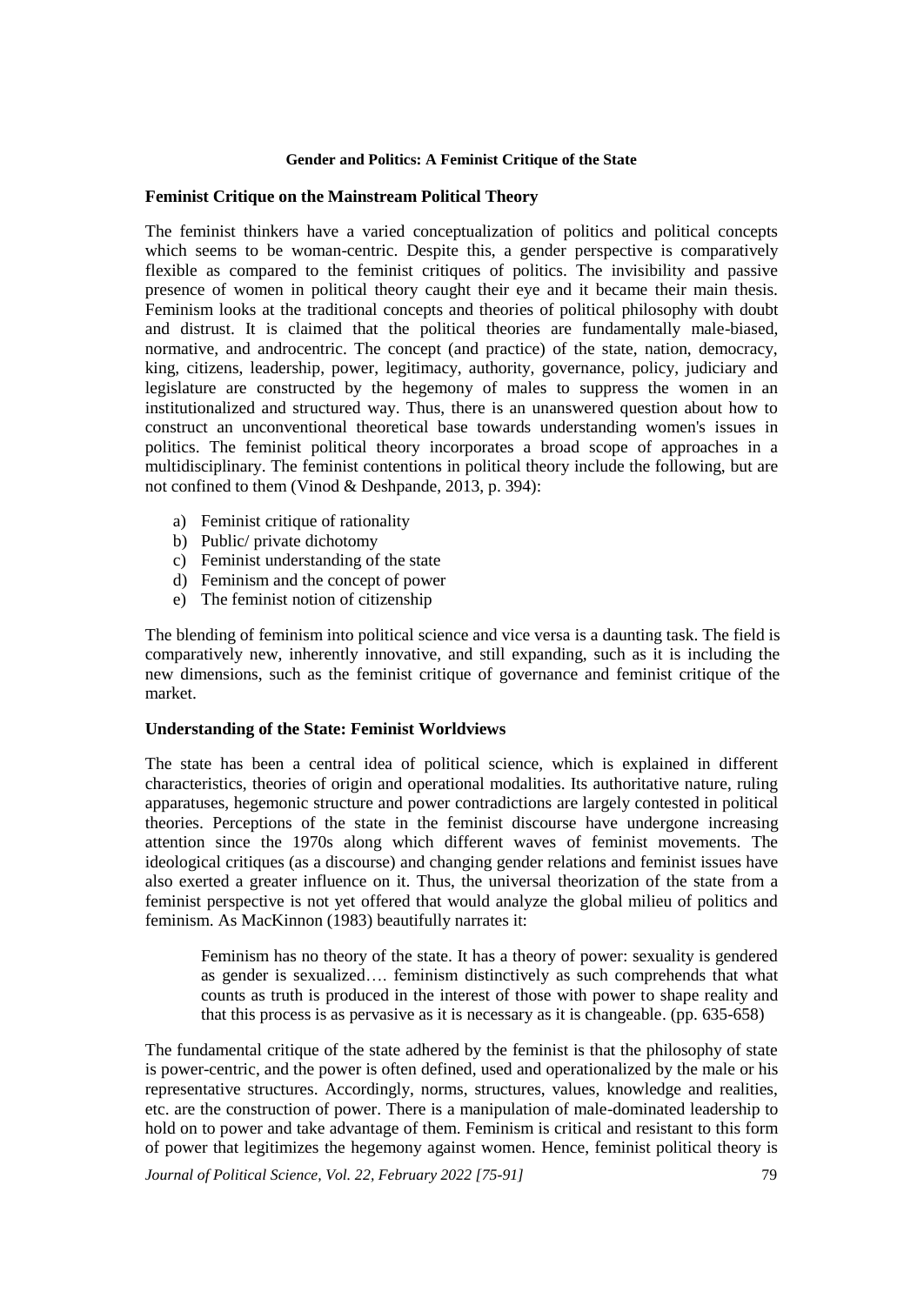constructed around the existing power relations as represented by and constructed with the state. Taking a reference of Vinod& Deshpande (2013), feminist perceptions of the state can be illustrated theoretically with the following four dimensions.

# **Critique of Social Contract Theory of the State**

The social contract theory of state proposed by Rousseau, Hobbes and Locke has been severely criticized by feminists. According to them, individuals have not consented to be ruled by the state authorities in exchange for protection of their remaining rights (Richardson, 2007). Social order, harmony and consensus in political systems and state functions are often created by men and thus they work for them only, not to the women. Pateman (1988) in her innovative work *The Sexual Contract* has brought out the gendered nature of the contract, which she calls 'sexual contract.' She rejects the basic assumption of the contractualism that the individual's social contract to create the state by consenting is not gender-neutral. Rather, it has reinforced the idea of a 'masculine' citizen to keep out and exclude women from the public sphere or mainstream of state apparatuses. The irony is that in the beginning, women's consent was not taken and, hence, as per the rules of the contract, they remain free, but they are subjected to the authority that was created as a result of the contract. Tracking this gap, she critically argues that the freedom of women in the social contract is ridiculous and androcentric.

Ontologically, social contract theory is deeply rooted in the basis of liberal theory. Pateman (1988) seems to be very critical to various issues of this notion like marriage, sexuality, motherhood, domestic labour and sexual violence remained outside, reaffirmed through actual contracts in everyday life (p. 114). For her, social contract and patriarchy go together, though women are nowhere in this journey. She seems to be very argumentative that "The original (social-sexual) contract creates the modern social whole of patriarchal society. Men pass back and forth between the public and the private spheres and the writ of the law of male sex-right runs in both realms" (p. 12). However, the critics have pointed out that the power relations, as projected by Pateman, ignore the polycentric nature of power and plurality of power centres in society. It is the multiple crises in contract theory (Biesecker  $\&$ von Winterfed, 2018). The power relations in state and society are not be based on a single factor of male sex rights, but a variety of factors make up it. Postmodern feminists have explored this critique of power, though are not as much as critical towards the social contract as the Marxist and socialist feminists are (Boucher & Kelly, 2003; Walsh, 2015).

# **Critiques of the Gendered Role and Power of the State**

The patriarchal nature of the state is the central theme of feminist critique. It was epochal largely in the second wave feminism, i.e. during the 1970s and continues to come. The radical feminists maintained that the state's role is to form patriarchy and to ensure its continuity. But, subsequently, liberal feminists and the postmodernists were ready to accept the intervention of the state in the key areas of concern, like abortion, anti-rape legislation, pornography and such other issues against which there were popular movements. The construction of state power through an engagement of women is an evident artefact in history (Randal, 2012). There has been a gradual realization that the state has a role in curbing such practices, which could not be solved by the social and market forces. In sum, feminists of all levels often criticize the unitary role of the state, which seems to be malebiased, objectivist and instrumental. Summarizing this realization, Geeta and Nair (2013)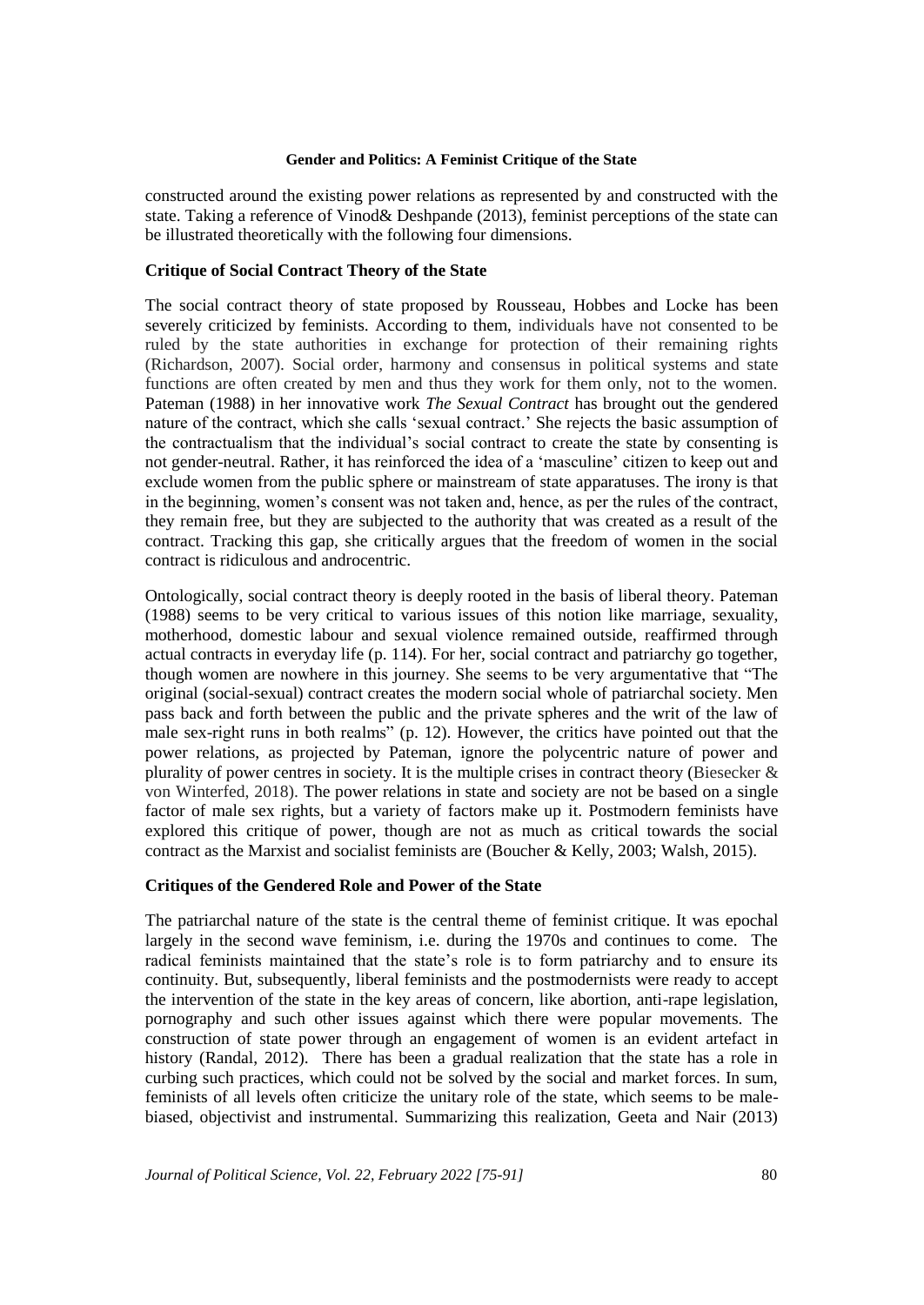further maintain that gender, including class and race, are three components to shape the contemporary debates of power, post-colonialism and international relations.

The radical feminists and the socialist feminists are critical of the liberal state, including its democracy and welfare politics. The liberal policies, freedom apparatuses and soft structures of the state are inevitably male-dominated. It is through the mechanism of the state, the patriarchal system is strengthened and the domination of men over women established and legitimized in the name of development, well-being, human rights, and elections. Even the participation of women in the state organs is elite-centric. Mackinnon (1989) in *Toward a Feminist Theory of State* critically maintains that liberal legalism is a medium for making male dominance. The dominance is invisible and legitimate, as clear by the male point of view in law as is enforced that view on society (p. 237). In this context, Allen (2018) critically urges that state power from a feminist perspective should be analyzed in terms of resistance, domination, and solidarity.

#### **Regressive Role of the State**

There is a debate among the feminists whether to choose the idea of a welfare state or not. In the capitalistic mode of production, some feminists accept the notion of the welfare state, but with some reservations as the dimensions of welfare to be defined and genderresponsive. They argue that the welfare schemes of the state are beneficial to women as they got benefitted from domestic gendered power relations, including cares, incentives and allowances. Hernes (1987, p. 15) holds that a welfare state promotes a woman-friendly society where there is no unjust treatment for women on the grounds of sex. Rather, it has exposed the women in the public sphere, which eventually changed dependency. As the women are employed by the state, the dependence on a male member of the family gets replaced by a dependency on the state for the job and wages. However, Dahlerup (1987) argues that the change is not solely because of the welfare state, but due to the rapid industrialization and socio-economic changes (p. 15). In this context, Borchorst and Siim (2008) warn that only the nature of dependency has changed, but the state which is the biggest patriarchal structure itself continued and institutionalized it. The suppression of women may continue with different schemes of welfare adhered to by the state.

Some feminists are critical of universalizing all the states in the world. This is a theoretically impossible and empirically contested idea to define the state in a singular term- as what is it for the women and how it works for them. Therefore, there is a disagreement as to extending the experience of women in one state to the other in a generalized, absolute, and deterministic way. It then made possible adoption, reconceptualization and remodeling of the welfare state about which the feminists were previously very critical. It is witnessed particularly with the fall of socialism in Russia and the emergence of a unipolar world dominated by neoliberal democracy. One such classic critique is the *Gendering Welfare States* published which has offered a thorough analysis of the then existing welfare models in the UK, Germany and Eastern Europe, with a feminist perspective (Sainsbury, 1994). In contemporary literature, the other works include Orloff (2009, 2014); and Laperrière and Orloff (2018). In this context, feminists gradually realized that the extreme worldview of either looking at the state as an enemy or as a friend is empirically untenable. As Mottier (2004) has rightly put it as a crucial need for feminist analysis going beyond the sophisticated models. It would then consider the complex, multidimensional and differentiated relations between the state and gender.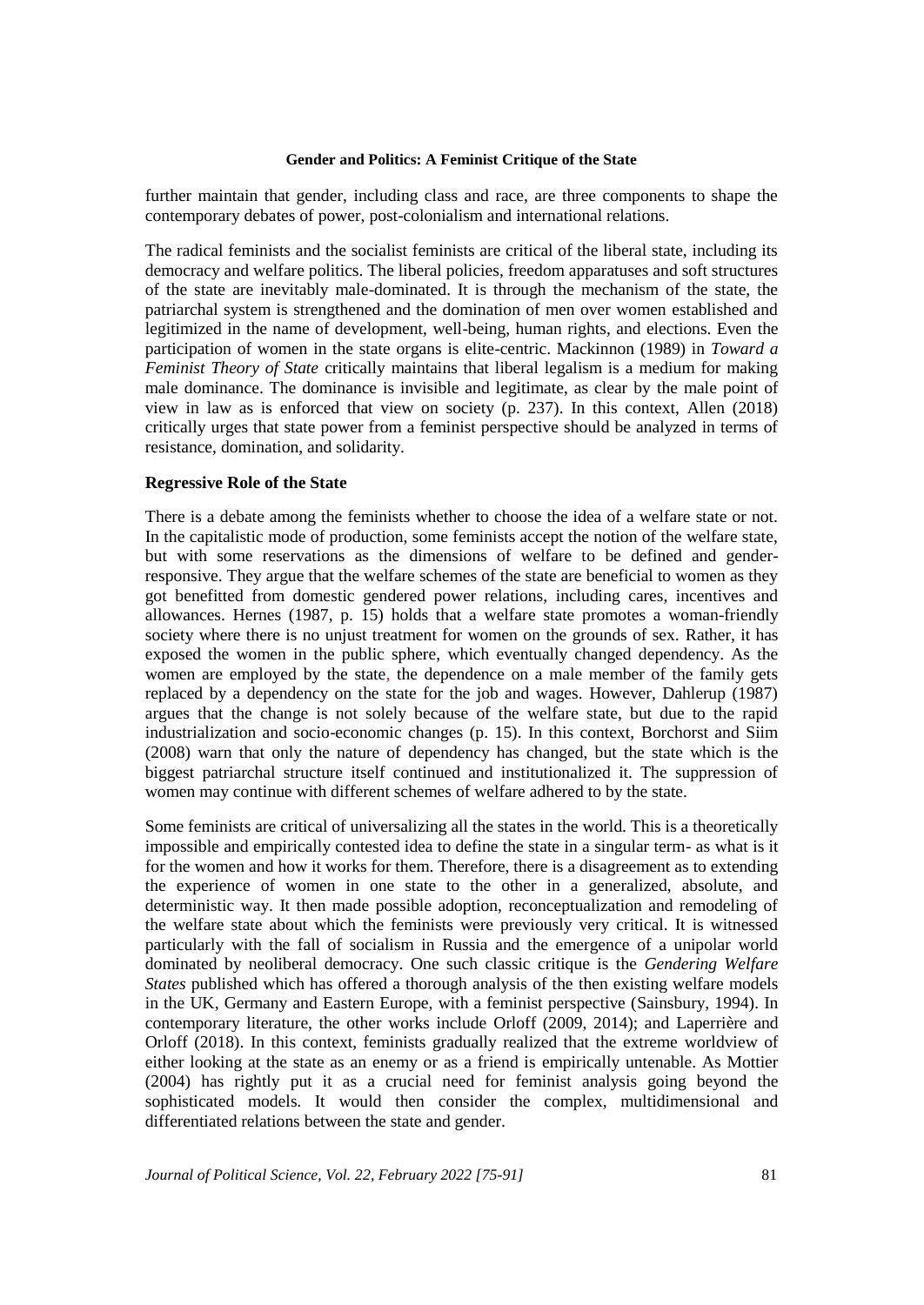# **Critique of State Power**

Power is a contested term. In the Foucauldian perspective, power creates discourse, the discourse then creates hegemony and domination (McHoul & Grace, 2015). The subsequent review reflects that there are three broad theoretical categories of power: pluralist approach (liberal democratic society), elite theory (minority-led group-based society) and the Marxist perspective (class society—instrumental approach and structuralist approach) (Connolly, 2017; Stor, 2017). Many studies in feminism have focused on the power of women in the private and public spheres, which are interlinked. However, the feminist studies on the power of non-state actors are less scholarly attempted (Olive, 2017). A critical review on it reflects that power was understood by the feminists in the initial phases in terms of control over resources, later they focused on the institutions and structures.

The feminist scholars are critical to the hegemonic nature of power that disempowers and subjugates women in the state, society, culture and politics. In particular, the power centres on the patriarchal system are institutionally gendered. As a result, they lead to perpetuate gender inequality and powerlessness of women. Feminists often reject the state power that gives privileges to the male at the cost of the female. Feminists disagree with the use of military power and other repressive organs by the state as history is clear where women become the victims of war and violence most of the time, and they had lost their lives in the name of revolution, emancipation and nationalism.

The political system cannot remain in isolation where it requires power to survive and transform. Feminism is critical of power in a democracy if it exists with gender inequality. The autonomy and sovereignty of power are ever contested from where and to whom is it constructed. Indeed, there is a gender construction of power that is politically legitimatized through the state. It is thus the decision-making power is granted with and exercised by the male member in society. The power in the private sphere gets transferred to the public sphere due to the process of democracy and its norms, including election, leadership, representation and governance. Thus, democratic power is exercised for the domination and suppression of women, rather than making a just and gender-responsive society. However, it is not a generalized notion in feminism that all feminists necessarily negate the role of power in democracy and other political systems (Paxton et al., 2020).

Another perspective of power is worthwhile to note in this regard. Most feminist scholars conceptualized power as the tool of liberation, though it is contested (Hinojosa & Kittilson, 2020). From this perspective, women often want power so that they could be equal to men and enjoy freedom like them. This is a soft version of critique of state power. The harder one perceives power as to mean 'power for self-definition, 'power over one's body and the 'power of self-determination'. In this line, Segal (1987) defined power in terms of determining the order: 'we wanted power to participate in making of a new world which would be free from all forms of domination (p. 2).

# **Feminist Critique of Citizenship**

Citizenship has been a fundamental issue in political science at which feminist thinkers have observed gender bias and an androcentric worldview. They reject the universalized notion of liberal citizenship. The political theory of liberal democracy is dominant and mainstream in the present world order. It assumes that there is equal access and rights of citizenship in a democracy. However, the history of feminist movements critically warned a common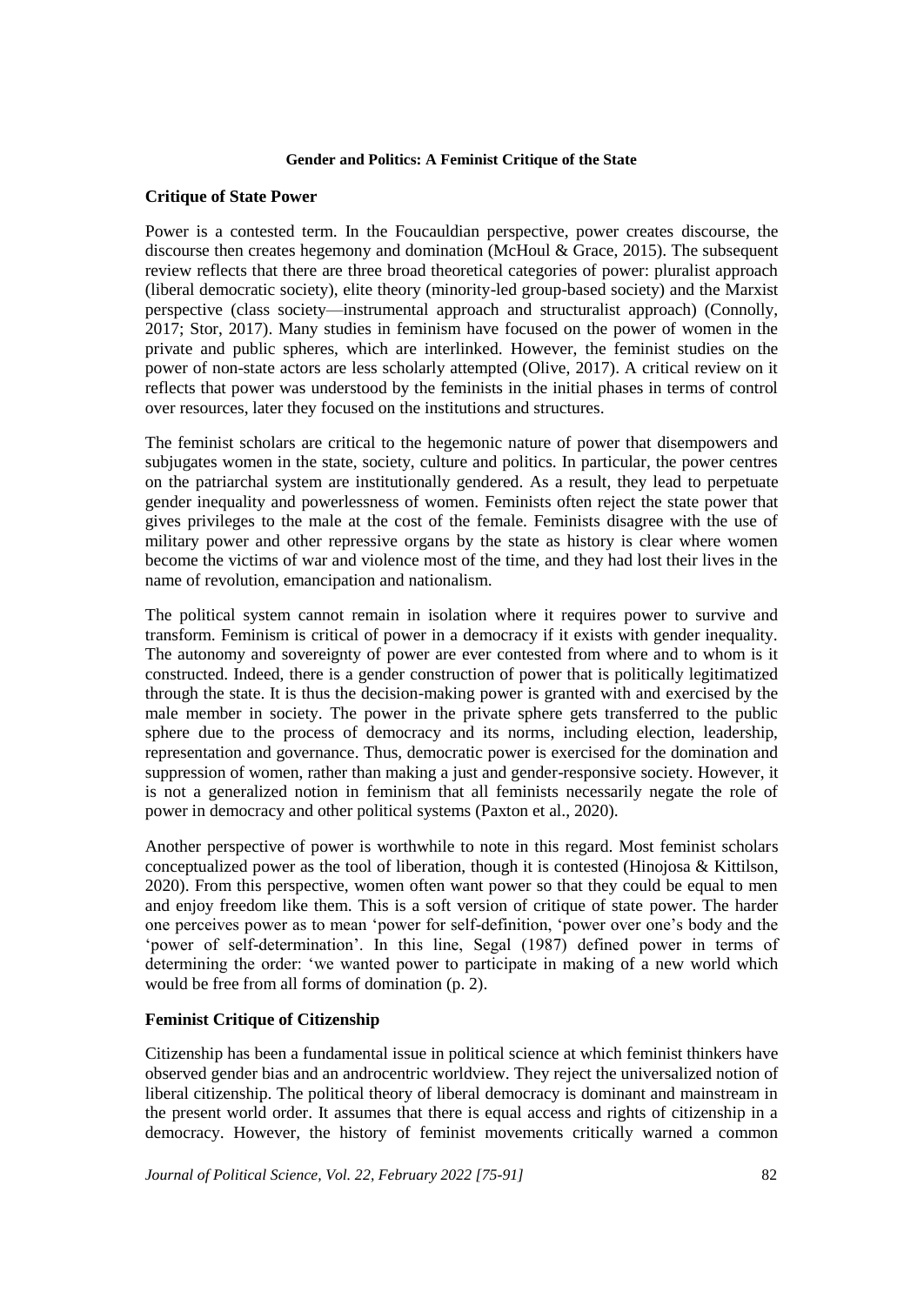feature of modern states, i.e. exclusion of women from public politics, elite-centric male domination and denial of citizenship rights to women. Eventually, the participatory rights of the woman had not been empirically valid. Pateman, Walby, Richardson, and Arno are critical of the mainstream citizenship theory as it is theoretically incomplete and empirically patriarchal.

In this context, Okin, Elshtain, Pateman and others have dealt with the issue of how and why women as a group remained less prioritized in political theory. Even in T.H. Marshall's conceptualization of citizenship ("*Citizenship and the Social Class*" in 1949) which narrates the evolution of civil rights, political rights and social rights, there is no issue of women is presented. Sylvia (1994) has raised objections against Marshall's theory for not considering gender relations. Following this, Siim (2000) has further criticized the model as it was based on the development of rights of men which eventually could not notice the women's rights and other subordinated groups though they have had their history and logic. In recent years, however, women's citizenship has been knotted with the multiple issues of society and state, including migration and women (Dobrowolsky, 2016); women, marriage and the law of citizenship (Bredbenner, 2018); sexual politics and citizenship (Franzway, 2016); and gender, class and citizenship (O'connor, 2018).

Multiculturalism and diversity among women have been another debated issue in feminism (Martin, 2020), which is further questioned whether it is good or bad for women (Okin, 2016). It would add a new dimension of re-gendering citizenship. Lister (1997) has proposed a comparative approach rather than universalizing 'all the women' in the world and their issue of citizenship. The needs and rights of specific groups of women and the needs and rights of women in general might of empirically different. She identifies feminist approaches to citizenship into three categories: Gender-neutral model (women are equal with men); Gender-differentiation model (women are different from men); and Genderpluralism model (men and women are members of multiple groups and holders of multiple identities). Lister in her later works as well firmly concludes that the best way is to construct 'women-friendly citizenship' by synthesizing all the three models, and urges it to be the responsibility of modern states (Lister, 2008).

As argued by Fierro (2016), it is an urgent need to go beyond the existing heterogeneity among different positions in the feminist political theory. It is thus desirable to identify some common aspects that provide a basis for the critique of the liberal conception of citizenship. This contradicts with the theory of multiracialism and the practice of multiculturalism denying the mainstreaming of feminist agendas of citizenship and political rights. It is the responsibility of the state to offer a women-friendly citizenship policy by reconciling the needs and rights of all kinds of women in their specifications, whether they be—the refugee women, the migrant women or the women of the host country. Along with this, a notion of differential universalism in citizenship is getting importance in feminist political critique. On the other hand, feminists are also divided at the scope of citizenship: whether it is granted by the state or from the culture and society. Most of the postmodernists and few neo-Marxists tend to involve the idea of citizenship both as to membership of a state and the membership of a community. Patriarchal social structure, androcentric worldview and gender-biased production relations are strongly functional not only in the state's affairs but also in the day-to-day operations of non-state actors, civil societies and cultural practices. Moreover, feminists severely attack the assumption of a self-interested self, i.e. individuals to cultivate a virtuous self (Connolly, 2002). Unfortunate is that a good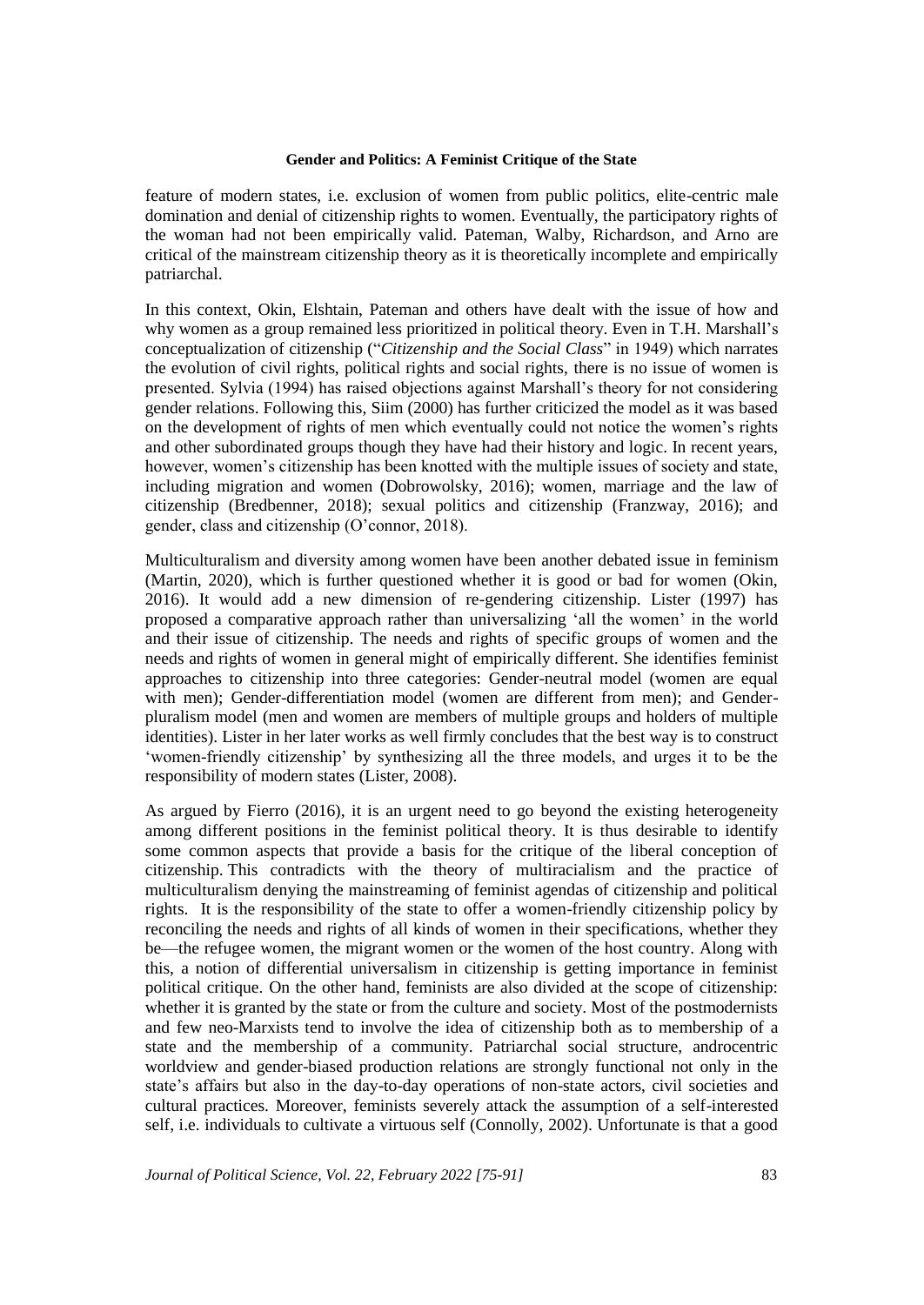citizen is recognized with (and expected to) cultivate typically manly virtues such as selfcontrol, impartiality, and civic courage.

# **State Feminism vs Market Feminism**

The state vs market contradiction is one of the most contested ideas in political science and economics and development studies. Gender and politics consider it as an engaging topic of scholarship where state feminism and market feminism are contrasted and compared critically. State feminism is the state-centric notion of feminism that is facilitated, created, or approved by the government of a state or nation. Helga Hernes coined the term in 1987 with particular reference to the situation in Norway (Hernes, 1987), which then extended to the Nordic counties and Scandinavian countries (McBride, & Mazur, 2010, p. 4). Feminist theorists in the 1980s revisited their assumption about the role of the state (as oppressive) and realized that governments could have positive outcomes for women in terms of quality of lives/ livelihoods, and the mainstreaming in socio-economic sectors. The emergence of this notion was based on government-supported gender equality policies. Franceschet (2003) argues that state feminism is a policy approach when the government or the state adopts policies that are beneficial to women's rights and the improvement of women's lives (p. 17).

The state feminists often look at the effectiveness, efficiency and impact of various government programs, as if these interventions improve women's rights and their status. Kobayashi (2004) defines the state as a system that could support the interests of different classes, genders and racial hierarchies (p. 17) along with a diverse number of programs that have different levels of support within government or society (p. 19). Thus, state feminism believes that a state program or a policy reform particularly contributes to gender equality, which then opens a possibility of transforming gender relationships. State feminism favours participatory government to enhance democratic governance and gender-egalitarian policies in favour of women. However, it has been criticized that attachment of state feminism with the state is itself a wonder, ontologically, to adapt the patriarchy- the major source of power. Moreover, women's movements and targeted programs may be prohibited by the government as its hegemonic construction. The state could grant the rights of expression, civic freedom and participation in the political sphere for women to a small scale, though these reforms are often defined and operationalized through the androcentric worldview of politics at large. On the other hand, as noted by Allsopp (2012), state feminism does not talk about why and how the government takes over the role of speaking for and on behalf of women, rather than letting women themselves speak and make demands.

Contrary to state feminism, market feminism adheres to the market and private sector as the reformer, executive, and guarantor of women's rights. Women are less political and more economic in this worldview. McCloskey (2000) proposes to women why they could not be economic agents and as economists, while there is a dominance of males as economists and economic agents. Scholars increasingly realize that the state could not offer emancipatory measures and interventions in favour of women. Rather, it is the market that dominates the state and society and thus has sufficient room for mainstreaming women's agendas and improving their lives. Market feminists often believe that free-market economics can improve the position, status and well-being of women. There is a classic work *Market, state and feminism: the economics of feminist policy* which questions the philosophical basis of free-market feminism, challenging its masculine assumptions about rationality and individualism (Hatt & Watson-Brown, 2000). It is a critical remark on the theoretical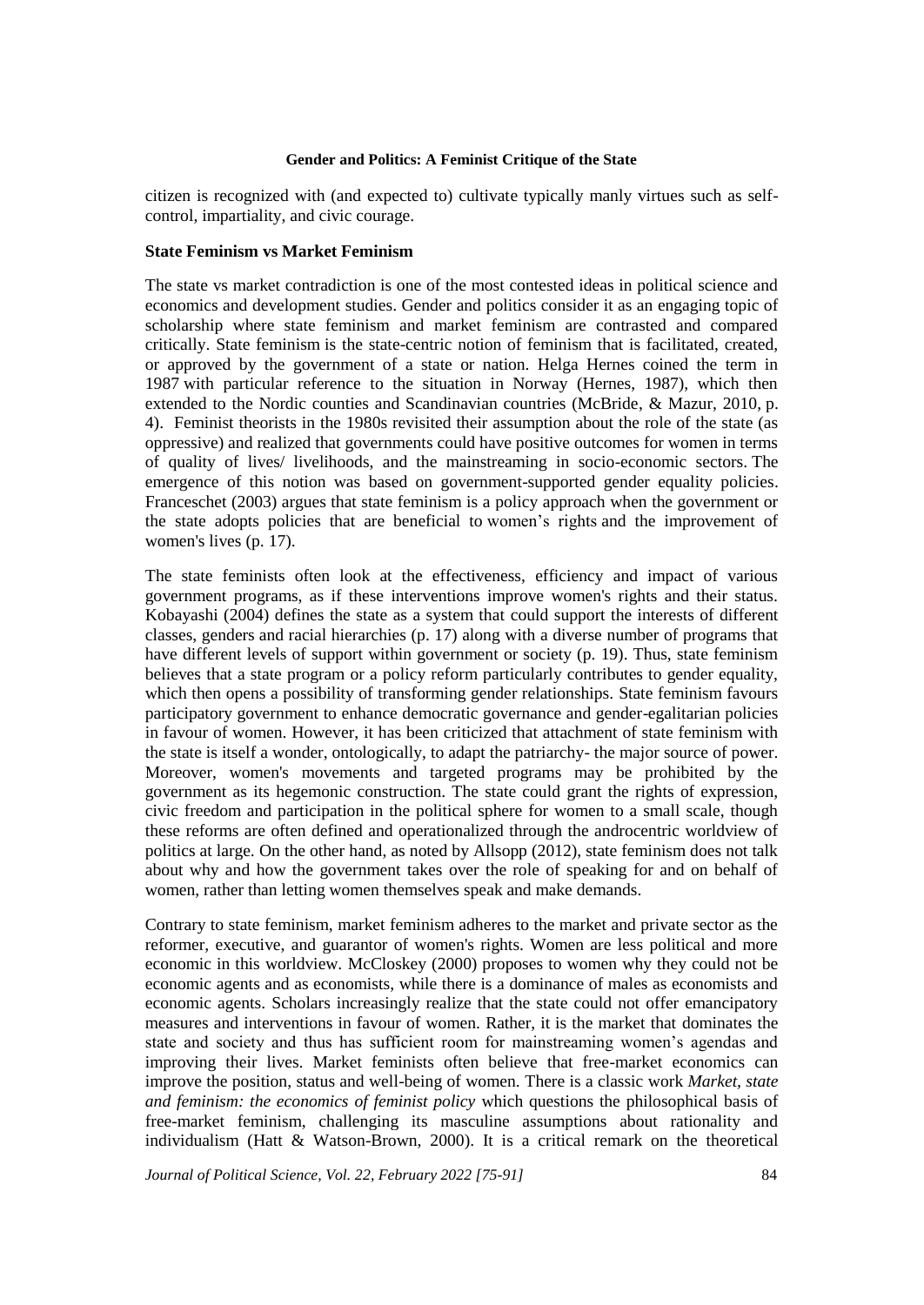validity of the debate, i.e. market versus the state. The authors analyze the nature of the state as being restrictive and intrusive, though it could enhance the individual's ability to make cost-effective choices. Rather than focusing on dichotomous positions, they thus draw attention to the interdependence between markets and state institutions.

Some feminists have warned of the inadequacy and incapability of the state to promote women's well-being. Kantola and Squires (2012) argue that the concept of 'state feminism' no longer adequately captures the complexity of emerging feminist engagements with novel forms of governance. 'Market feminism' could serve as a new strategy for women's empowerment. It would ease a new conceptual framework to analyze and evaluate the feminist approach (of both private and public sphere) in terms of changed policies, practices and the new form of governance. However, this is less theorized how the market would serve the feminist emancipation instead of the state. Is the market such a powerful and allembracing institution? In this context, Eichner (2016) seems to be critical of contemporary US feminism. She realized that it has not adequately been theorized the problems with the relatively unregulated market system. In this context, it is worthwhile to mention the argument of Yeatman (2017) who maintains that progressive politics is centred on the state, which is also implied in the feminist discourse. The notion of distributive justice is essentially privileged to the state, which would also affect the feminist claims of reform, well-being and political participation.

# **Conclusion**

The scholarly debate and engagement of feminism reflect that the idea of the state is gendered. This paper synthesizes that, in terms of feminist criticism, they construct the state with contradictions in terms of uneven allocation of resources, gendered institutions, androcentric leadership, and male-biased policies. However, it lacks a uniformity to analyze the pattern, trend and structure of gender in the state. While the liberal feminist seems at looking state as a right-based approach, socialists and Marxists view this from the powerbased approaches. It is theoretically rational to know feminism with theoretical accounts of politics and its construction, i.e. the state. The state is itself a repressive agent for women, though feminists are divided to view this as they need to abolish it or continue it with some improvements and gender-friendly adaptations. All types of feminists would then link their critiques of state with its structure and function along with power relations and provision of citizenship. Unfortunately, former works were overly focused on the actors of the state that repressed the voices of women. The structural approach was lacking in visualizing the gendered state.

The sociological debate of actor vs agency was less entertained in political science and they also reflected it in the feminist movements. There was an "institutional turn" in gender and politics in the 1980s. Feminist institutionalists are less attractive towards the analysis of the state. It is important to theorize that if there is a wider understanding of institutions in the society as gendered structures, the institutions of the state (i.e. actors, apparatuses, and structures) are also gendered in nature. Equally important is the theorization of how the classical perspectives of feminism (liberal, socialist, Marxist, and radicals in particular) over the state have got severe criticism in recent years. In this context, the paper argues that the rise and imminent scope of new feminist movements, including post-modernism, neo-Marxism, post-feminism and post-structuralism, cannot be avoided in contemporary discourse.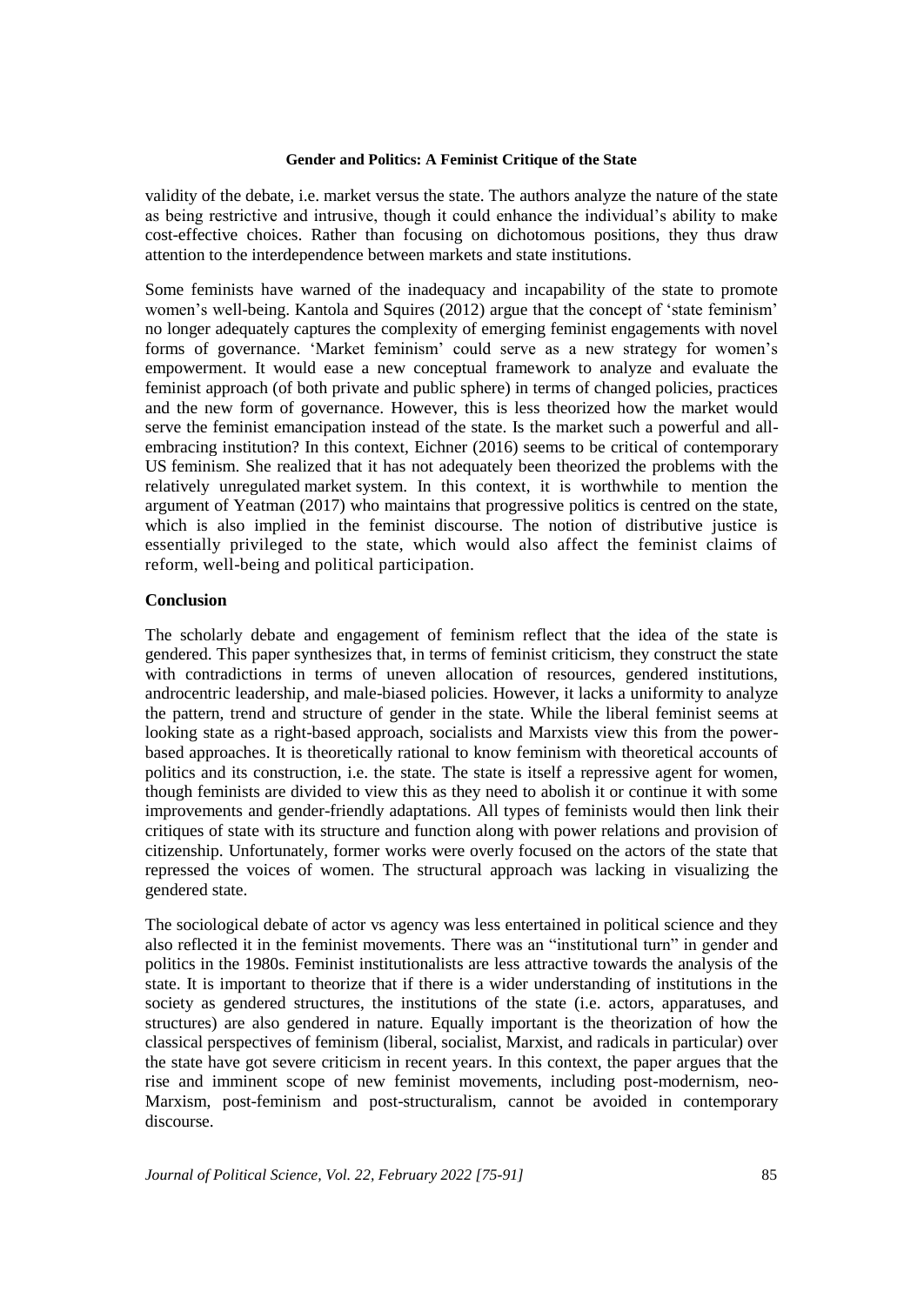Thus, this paper concludes that the state is not a homogenous and women-friendly construction. Rather, it is ever debated and contested in terms of its structure, power and the actors and agencies within it. Three is a need for more research on the ideological dimension (philosophy and discourses of state) as well as in the empirical dimensions (including actors and structures of the state, role of gender and sexuality in constituting those actors and structures, violence and gender equality policies). Feminist critiques of the state have looked not only at how and why gender inequality occurs or persists in the state, but also how and why gender difference is constructed and gender inequality reproduced through institutions and policies to continue the hegemony of the state. It is also critical not that modern nationstates are adopting particular kinds of reforms in favour of women, but they are gendered and thus reproduce continues hegemony in the name of liberalism, freedom and democracy. The market actors and their forces are too androcentric. In this context, further research works are needed to critique the regimes and institutions of state at the macro-level and identity, self-dignity and citizenship of women of state at the micro-level.

As a final remark, though the states have often criticized in androcentric which avoids the feminist goals, we cannot negate the fact that the modern states are rapidly changing. They have also become the locus of many of the problems and issues of feminism viz. mainstreaming, identity, wage labor, unpaid works, stereotyping, history and contemporary art and aesthetics. Both empirically and theoretically, addressing all these issues from a feminist perspective is still a critical question. Following this, this paper necessitates exploring how the variations in national location and disciplinary compulsions lead to innovative forms of feminist state theory concerning a range of states—agents of neoliberalism, welfare states, developmental states, authoritarian states, aspiring nascent states, and rapidly industrialized states.

# **References**

Ackerly, B. A., & True, J. (2019). *Doing feminist research in political and social science*. Red Globe Press.

Allen, A. (2018). *The power of feminist theory: Domination, resistance, solidarity*. Routledge.

Allsopp, J. (2012). *State Feminism: Co-opting Women's Voices.* Open Democracy. <https://www.opendemocracy.net/en/5050/state-feminism-co-opting-womens-voices/>

Atkinson, T. G. (2000). Radical feminism. *Radical feminism: A documentary reader* (pp. 82-89).

<https://cache.kzoo.edu/bitstream/handle/10920/28101/RadicalFeminism.pdf?sequence=1>

Borchorst, A., & Siim, B. (2008). Woman-friendly policies and state feminism: Theorizing Scandinavian gender equality. *Feminist theory*, *9*(2), 207-224. <http://citeseerx.ist.psu.edu/viewdoc/download?doi=10.1.1.999.6297&rep=rep1&type=pdf>

Armstrong, E. (2020). Marxist and Socialist Feminisms. *Companion to Feminist Studies* (pp. 35-52).

[https://scholarworks.smith.edu/cgi/viewcontent.cgi?article=1014&context=swg\\_facpubs](https://scholarworks.smith.edu/cgi/viewcontent.cgi?article=1014&context=swg_facpubs)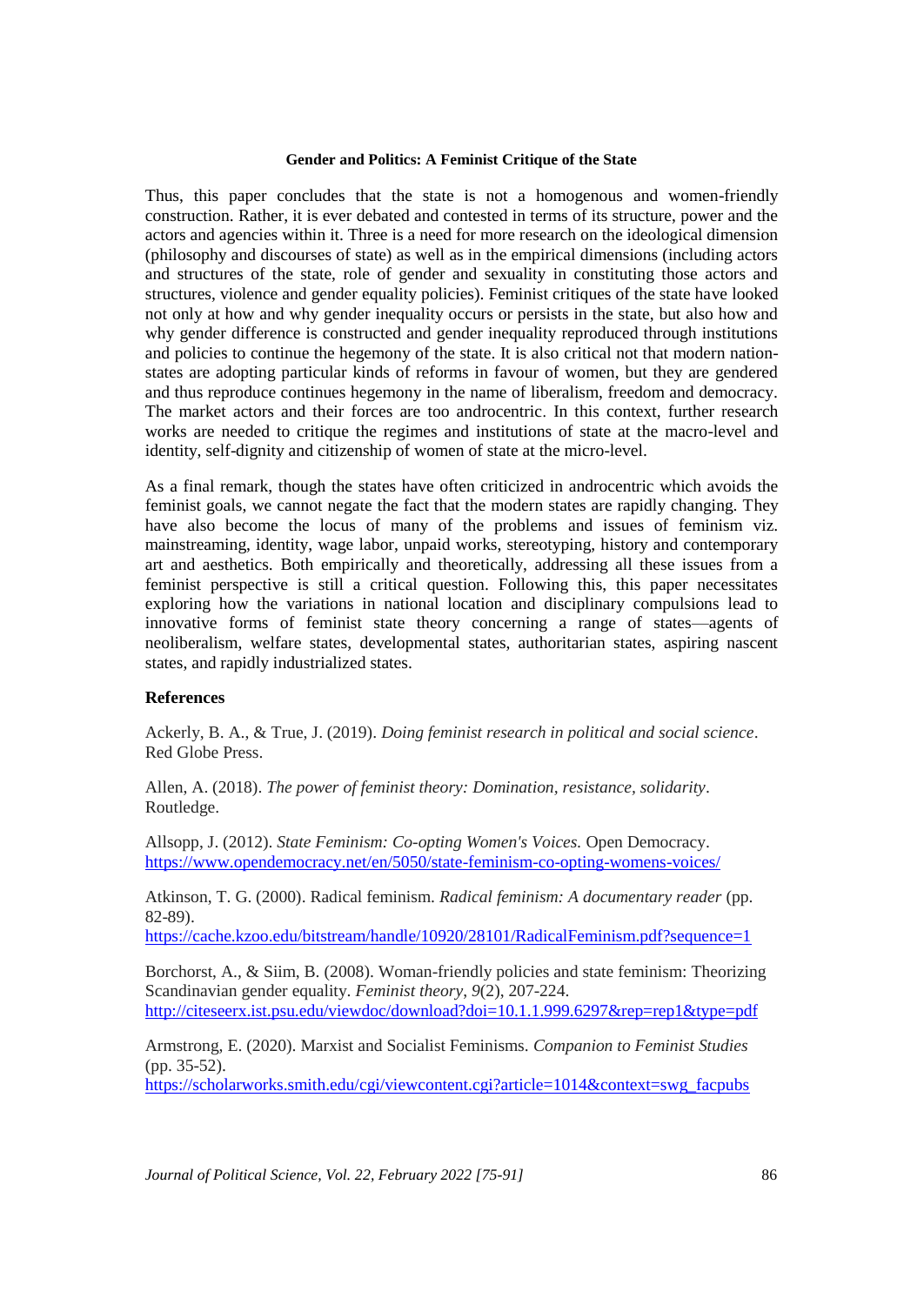Biesecker, A., & von Winterfeld, U. (2018). Notion of multiple crises and feminist perspectives on social contract. *Gender, Work & Organization*, *25*(3), 279-293. [https://epub.wupperinst.org/frontdoor/deliver/index/docId/6883/file/6883\\_Biesecker.pdf.](https://epub.wupperinst.org/frontdoor/deliver/index/docId/6883/file/6883_Biesecker.pdf)

Boucher, D., & Kelly, P. (2003). The social contract and its critics: An Overview. In D. Boucher & P. Kelly (Ed.), *The social contract from Hobbes to Rawls* (pp. 11-44). Routledge.

Brah, A. & Phoenix, A. (2004). Ain't I awoman? Revisiting intersectionality. *Journal of International Women's Studies*, *5*(3), 75-86. <http://vc.bridgew.edu/cgi/viewcontent.cgi?article=1543&context=jiws>

Bredbenner, C. L. (2018). *A nationality of her own: Women, marriage, and the law of citizenship*. University of California Press.

Celis, K., Kantola, J., Waylen, G., & Weldon, S. L. (2013). Introduction: Gender and politics: A gendered world, a gendered discipline. In G. Waylen, K. Celis, J. Kantola, and S. L Weldon (Eds.), *The Oxford handbook of gender and politics*. Oxford University Press.

Connolly, W. E. (2002). *Identity, difference: democratic negotiations of political paradox*. University of Minnesota Press.

Connolly, W. E. (2017). *Political science & ideology*. Routledge.

Dahlerup, D. (1987). Confusing concepts- confusing reality: A theoretical discussion of a patriarchal state. In A. S. Sassoon (Ed.), *Women and state* (pp. 93-127). Routledge.

De Beauvoir, S. (2011). *The second sex*. Vintage Books.

Desai, M. (2014). Feminism and policy approaches for gender-aware development. In M. Desai (Ed.), *The paradigm of international social development: ideologies, development systems and policy approaches* (pp. 113-136). Routledge.

Dobrowolsky, A. (2016). *Women, migration and citizenship: making local, national and transnational connections*. Routledge.

Dolan, J., Deckman, M. M., & Swers, M. L. (Eds.). (2021). *Women and politics: Paths to power and political influence*. Rowman & Littlefield.

Echols, A. (1989). *Daring to be bad: Radical feminism in America (1967-1975*, 1<sup>st</sup> ed.). University of Minnesota Press.

Eichner, M. (2016). Market-cautious feminism. In *Special issue: Feminist legal theory*. Emerald Group Publishing Limited. [https://doi.org/10.1108/S1059-433720160000069011.](https://doi.org/10.1108/S1059-433720160000069011)

Engels, F. (1884). '*The origin of the family, private property and the State.'* Verso Books (republished in 2021). [https://www.marxists.org/archive/marx/works/download/pdf/origin\\_family.pdf](https://www.marxists.org/archive/marx/works/download/pdf/origin_family.pdf)

Ferguson, A., Hennessy, R., & Nagel, M. (2004). Feminist perspectives on class and work. In Stanford University (Ed.), *Stanford Encyclopedia of Philosophy.*  <https://plato.stanford.edu/entries/feminism-class/>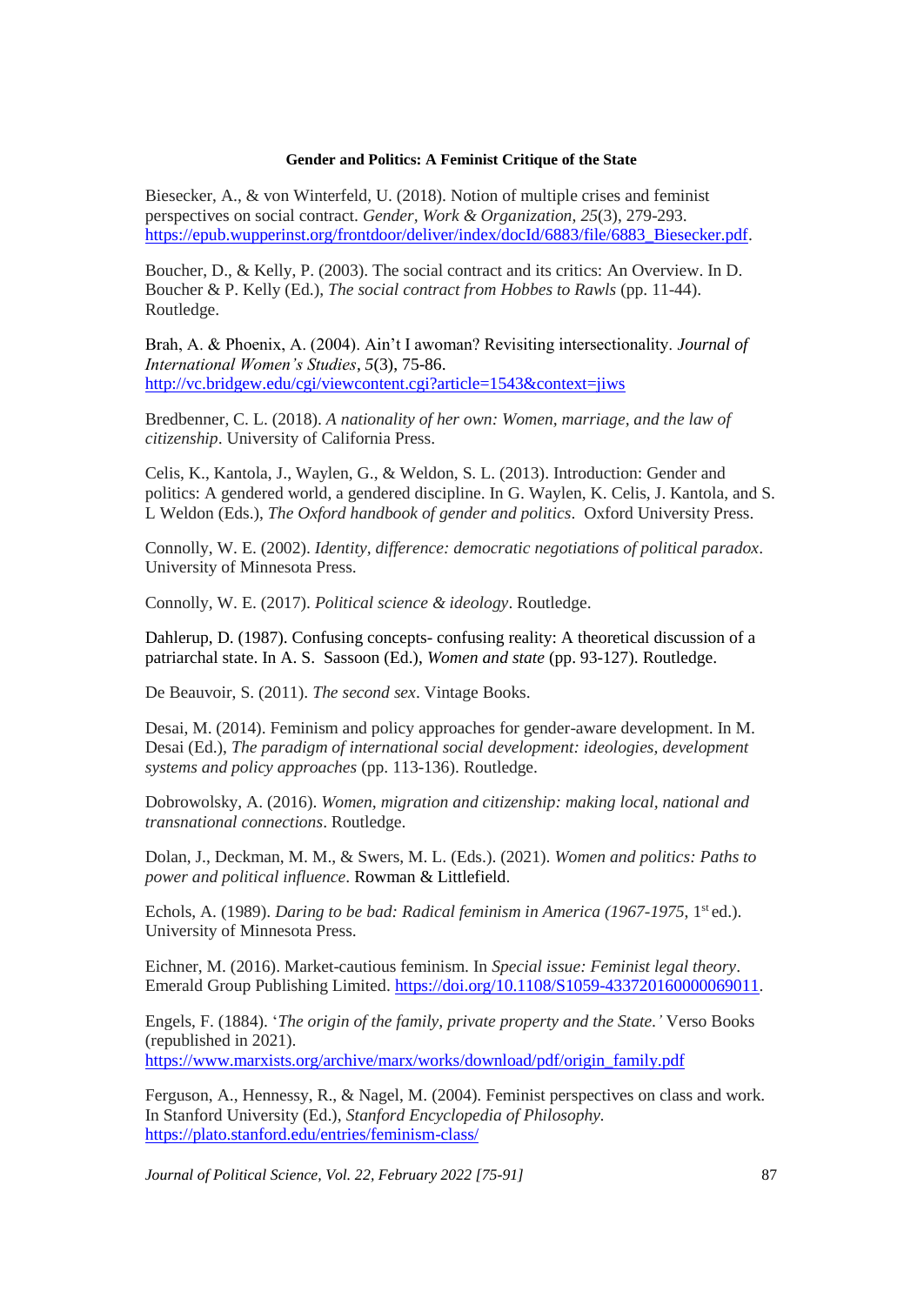Ferguson, K. E. (2017). Feminist theory today. *Annual Review of Political Science*, *20*, 269- 286.<https://www.annualreviews.org/doi/full/10.1146/annurev-polisci-052715-111648>

Fierro, J. (2016). A Feminist critique of the liberal conception of citizenship. *Estudios Políticos*, *48*, 13-31. [http://www.scielo.org.co/scielo.php?pid=S0121-](http://www.scielo.org.co/scielo.php?pid=S0121-51672016000100002&script=sci_arttext&tlng=pt) [51672016000100002&script=sci\\_arttext&tlng=pt](http://www.scielo.org.co/scielo.php?pid=S0121-51672016000100002&script=sci_arttext&tlng=pt)

Franceschet, S. (2003). State feminism' and women's movements: The impact of Chile's servicionacional de la mujer on women's activism. *Latin American Research Review*, *38*(1), 9–40.<https://doi.org/10.1353/lar.2003.0006>

Franzway, S. (2016, September). The sexual politics of citizenship and violence. *Women's Studies International Forum, 58*, 18-24. Pergamon.

Geoghegan, V., & Wilford, R. (2014). *Political ideologies: An introduction* (4th ed.). Routledge.

Geeta, C., & Nair, S. (2013). *Power, postcolonialism and international relations: Reading race, gender and class*. Routledge.

Hanisch, C. (1969). The personal is political. <http://www.carolhanisch.org/CHwritings/PIP.html>

Hatt, S., & Watson-Brown, L. (2000). *Market, state and feminism: the economics of feminist policy*. Edward Elgar Publishing.

Hernes, H. (1987). *Welfare state and women power: Essays in state feminism*. Norwegian University Press.

Hinojosa, M., & Kittilson, M. C. (2020). *Seeing women, strengthening democracy: How women in politics foster connected citizens*. Oxford University Press.

Hooks, B. (2000). *Feminist theory: From margin to centre*. Pluto Press.

Kantola, J., & Squires, J. (2012). From state feminism to market feminism? *International Political Science Review*, *33*(4), 382-400. <https://journals.sagepub.com/doi/pdf/10.1177/0192512111432513>

Kennedy, E. L. (2008). Socialist feminism: What difference did it make to the history of women's studies? *Feminist Studies*, *34*(3), 497-525[.https://www.jstor.org/stable/20459218](https://www.jstor.org/stable/20459218)

Kobayashi, Y. (2004). *A path toward gender equality: State feminism in Japan.* Routledge.

Krook, M. L., & Childs, S. (Eds.) (2010). Women, gender and politics: An introduction. *Women, gender, and politics: A reader*. Oxford University Press.

Laperrière, M., & Orloff, A. S. (2018). Gender and welfare states. In B. J. Risman, C. M. Froyum, W. J. Scarborough (Eds.), *Handbook of the sociology of gender* (pp. 227-244). Springer.

Lister, R. (1997). Citizenship: Towards a feminist synthesis. *Feminist Review*, *57*(1), 28-48. <https://doi.org/10.1080/014177897339641>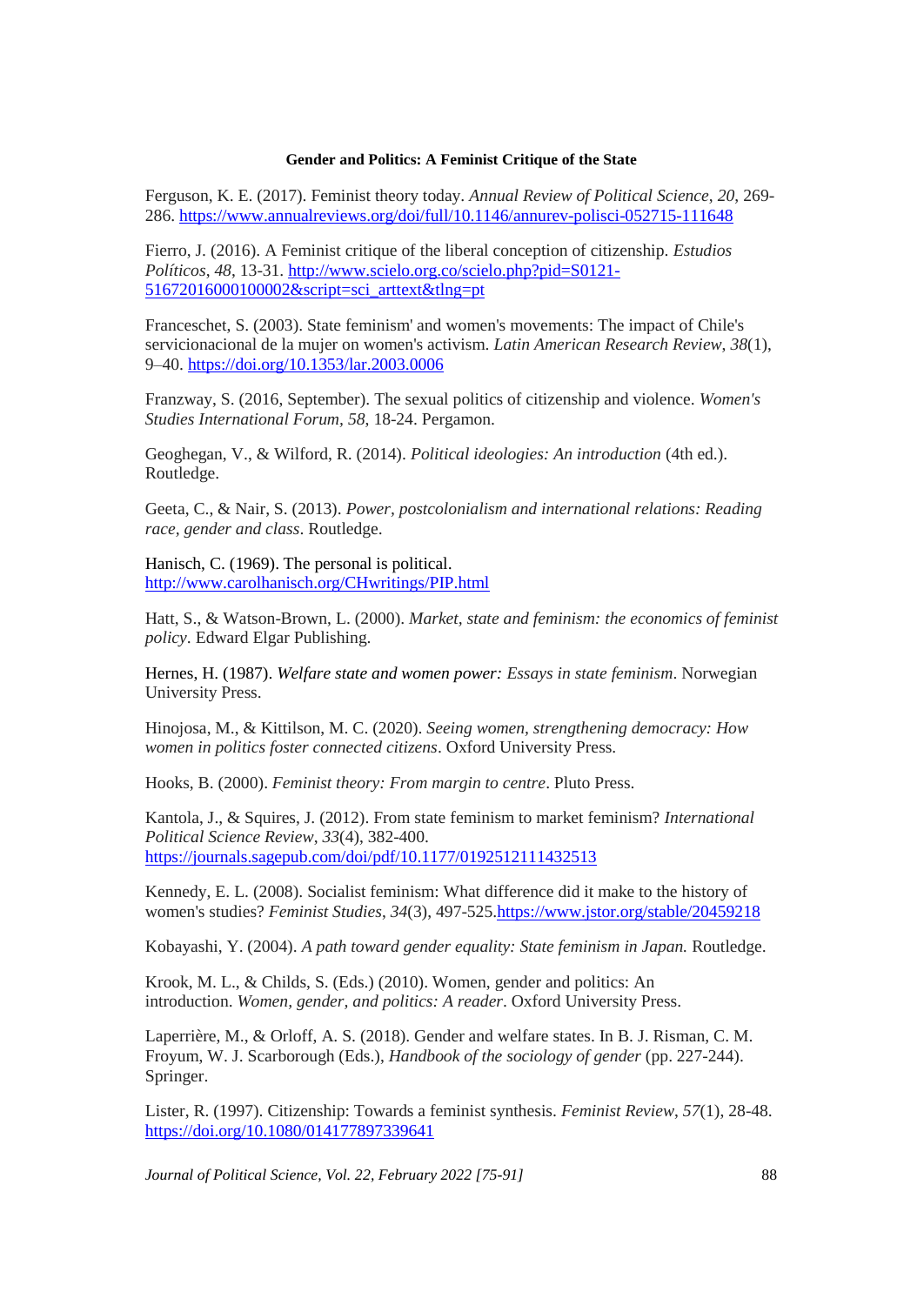Lister, R. (2008). Citizenship and gender. In K. Nash and A. Scott (Eds.), *The Blackwell companion to political sociology* (pp. 323-332). John Wiley & Sons.

Lovenduski, J. (2005). *Feminizing politics*. Polity Press. [https://books.google.com/books?hl=en&lr=&id=V](https://books.google.com/books?hl=en&lr=&id=V-yAOBNjEcsC&oi=fnd&pg=PR5&dq=Lovenduski,+J.+(2005).+Feminizing+politics.+Polity.&ots=RgyrMU3vIj&sig=e8j9inY3hl1dJfdQ_Mhk1QG3pYM)[yAOBNjEcsC&oi=fnd&pg=PR5&dq=Lovenduski,+J.+\(2005\).+Feminizing+politics.+Polity](https://books.google.com/books?hl=en&lr=&id=V-yAOBNjEcsC&oi=fnd&pg=PR5&dq=Lovenduski,+J.+(2005).+Feminizing+politics.+Polity.&ots=RgyrMU3vIj&sig=e8j9inY3hl1dJfdQ_Mhk1QG3pYM) [.&ots=RgyrMU3vIj&sig=e8j9inY3hl1dJfdQ\\_Mhk1QG3pYM](https://books.google.com/books?hl=en&lr=&id=V-yAOBNjEcsC&oi=fnd&pg=PR5&dq=Lovenduski,+J.+(2005).+Feminizing+politics.+Polity.&ots=RgyrMU3vIj&sig=e8j9inY3hl1dJfdQ_Mhk1QG3pYM)

Lowndes, V., Marsh, D., & Stoker, G. (Eds.). (2017). *Theory and methods in political science*. Macmillan International Higher Education.

Luxton, M. (2014). Marxist feminism and anticapitalism: Reclaiming our history, reanimating our politics. *Studies in Political Economy*, *94*(1), 137-160. [https://scholar.archive.org/work/ewf4f5vqhzh5tntmo3ckd2iofa/access/wayback/http://spe.li](https://scholar.archive.org/work/ewf4f5vqhzh5tntmo3ckd2iofa/access/wayback/http:/spe.library.utoronto.ca/index.php/spe/article/download/22289/18099) [brary.utoronto.ca/index.php/spe/article/download/22289/18099](https://scholar.archive.org/work/ewf4f5vqhzh5tntmo3ckd2iofa/access/wayback/http:/spe.library.utoronto.ca/index.php/spe/article/download/22289/18099)

MacKinnon, C. A. (1983). Feminism, Marxism, method, and the state: Toward feminist jurisprudence. *Journal of Women in Culture and Society*, *8*(4), 635-658. <https://www.jstor.org/stable/3173687>

MacKinnon, C. A. (1989). *Toward a feminist theory of the state*. Harvard University Press.

Martin, J. (2020). Multiculturalism and feminism. In G. Bottomley, M. de Lepervanche, & J. Martin (Eds.), *Intersexions* (pp. 110-131). Routledge.

McBride, D. E., & Mazur, A. G. (2010). *The politics of state feminism: Innovation in comparative research*. Temple University Press.

McCloskey, D. N. (2000). Free-market feminism 101. *Eastern Economic Journal*, *26*(3), 363–365[. http://www.jstor.org/stable/40326003](http://www.jstor.org/stable/40326003)

McHoul, A., & Grace, W. (2015). *A Foucault primer: Discourse, power and the subject*. Routledge.

Millet, K. (1970). *Sexual Politics.* Virago Press.

Mills, S. (1998). Postcolonial feminist theory. In S. Jackson & J. Jones (Eds.), *Contemporary feminist theories* (pp. 98-112). Edinburgh University Press.

Mottier, V. (2004). Feminism and gender theory. In G. F. Gaus & C. Kukathas (Eds.), *Handbook of political theory* (pp. 277-288). Sage.

Naples, N. A. (Ed.). (2016). Special issue: Women, gender and politics: An international overview. *Social Sciences,* (5**)**, 2.

Nash, K. (2003). Feminism. In A. Finlayson (Ed.), *Contemporary political thought: A reader and guide*. Edinburgh University Press.

Nielsen, J. M. (Ed.). (2019). *Feminist research methods: Exemplary readings in the social sciences*. Routledge.

Nicholson, L. (Ed.). (2013). *Feminism/postmodernism*. Routledge.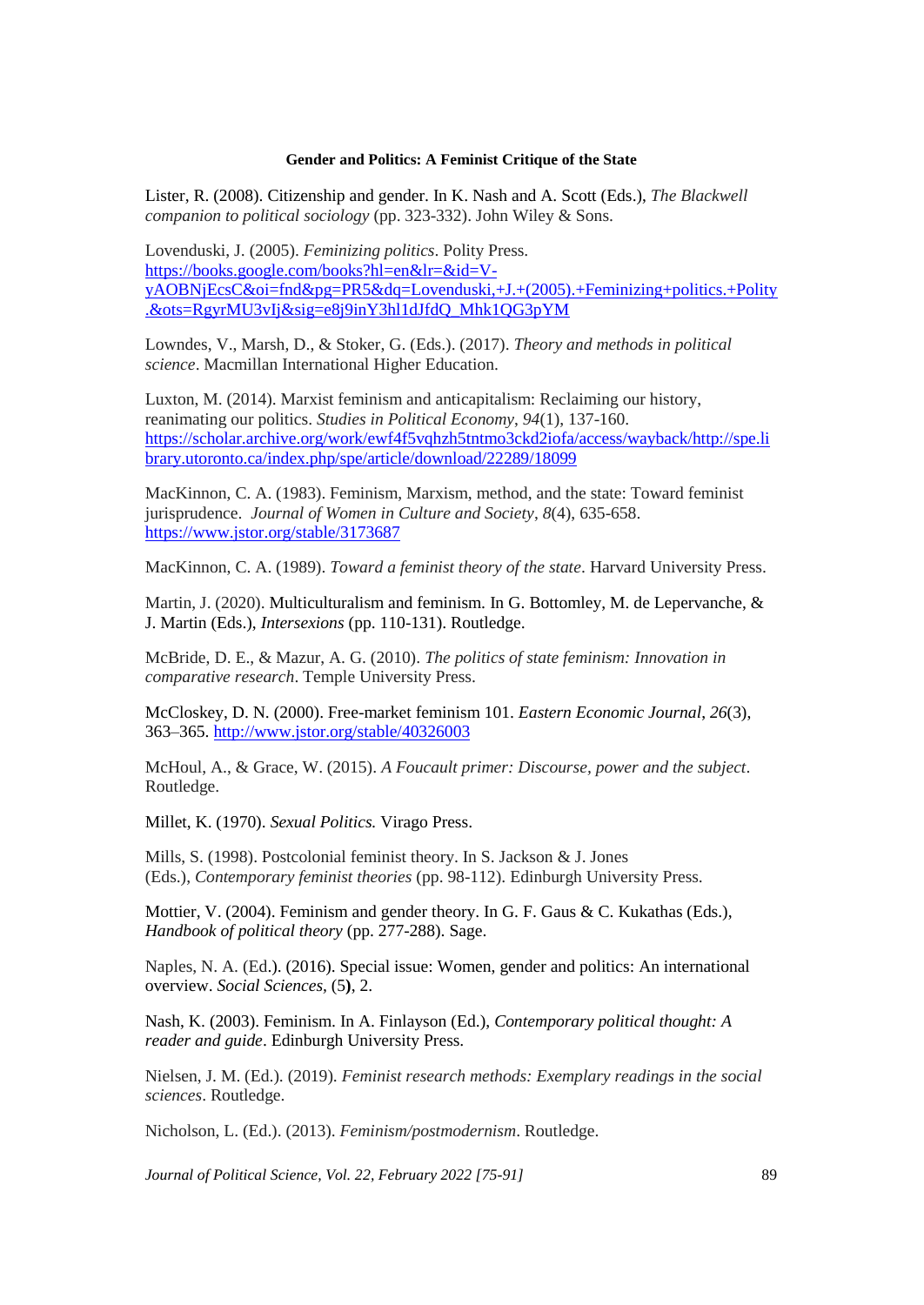O'connor, J. S. (2018). Gender, class, and citizenship in the comparative analysis of welfare state regimes: Theoretical and methodological issues. In J. S. O'Connor, G. M. Olsen, &W. Korpi (Eds.), *Power resource theory and the welfare state*: *A critical approach* (pp. 209- 228). University of Toronto Press.

Okin, S. M. (2016). Is multiculturalism bad for women? In F. Silvio, & C. Rinaldo (Eds.), *Current issues in law and religion* (Vol 4, 1<sup>st</sup> ed., pp. 331-348). Routledge. <https://doi.org/10.4324/9781315095165>

Olive, R. (2017). The political imperative of feminism. In M. L. Silk, D. L. Andrews, & H. Thorpe (Eds.), *Routledge handbook of physical cultural studies* (pp. 50-59). Routledge.

Orloff, A. S. (2009). Gendering the comparative analysis of welfare states: An unfinished agenda. *Sociological Theory*, *27*(3), 317-343. <https://www.jstor.org/stable/40376139>

Orloff, A. S. (2014). Gendering the analysis of welfare states (with examples from Australia and the United States). In C. L. McNeely (Ed.), *Public Rights, Public Rules: Constituting Citizens in the World Polity and National Policy* (pp. 239-264). Taylor and Francis. <https://doi.org/10.4324/9781315050232-18>

Pateman, C. (1988). *The sexual contract.* Polity Press.

Paxton, P. M., Hughes, M. M., & Barnes, T. (2020). *Women, politics, and power: A global perspective*. Rowman & Littlefield Publishers.

Randall, V. (2012). Gender and power: women engage the state. In V. Randall & G. Waylen (Eds.), *Gender, politics and the state* (pp. 185-206). Routledge.

Richardson, J. (2007). Contemporary feminist perspectives on social contract theory. *Ratio Juris*, *20*(3), 402-423. [https://doi.org/10.1111/j.1467-9337.2007.00367.x.](https://doi.org/10.1111/j.1467-9337.2007.00367.x)

Sainsbury, D. (Ed.). (1994). *Gendering welfare states*. Sage Publication.

Segal, L. (1987). *Is the future female? Troubled thoughts on contemporary feminism.* Virgo Publication.

Siim, B. (2001). Gender equality, citizenship and globalisation. Keynote Speech *How to achieve gender equality, conference social policy, marginalisation and citizenship.2-4. November, 2001,* Aalborg University, Denmark. <http://citeseerx.ist.psu.edu/viewdoc/download?doi=10.1.1.523.3242&rep=rep1&type=pdf>

Skoble, A. J. & Tibor R. M. (Eds.). (1999). *Political philosophy: Essential selections.* Pearson.

Stör, L. (2017). Theories of power. In C. L. Spash (Ed.), *Routledge handbook of ecological economics* (pp. 141-151). Routledge.

Sylvia, W. (1994). Is citizenship is gendered? *Sociology*, *28*(2), 379-395. <https://www.jstor.org/stable/42857698>

Teele, D. L., & Thelen, K. (2017). Gender in the journals: Publication patterns in political science. *PS: Political Science & Politics*, 50(2), 433-447.